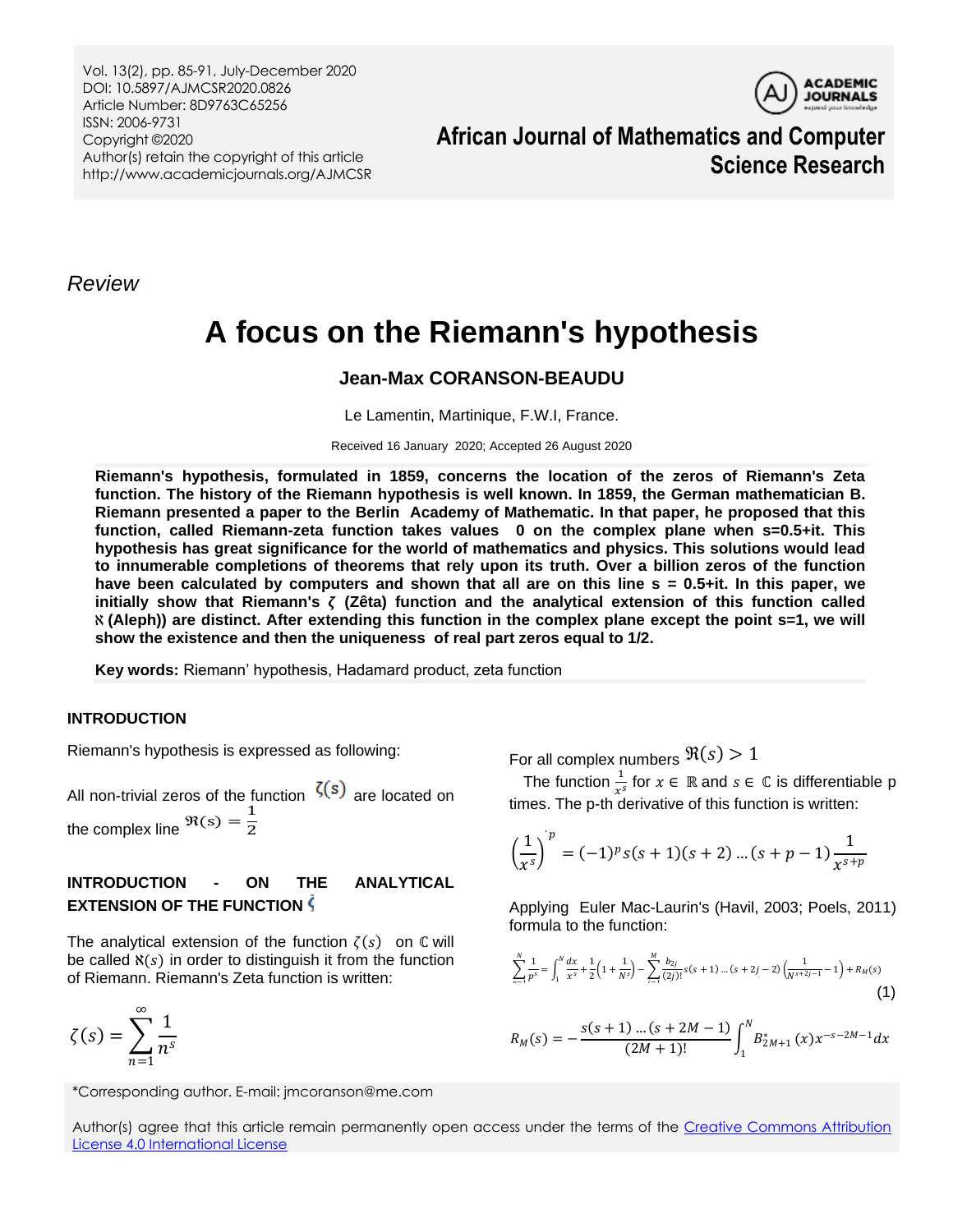Where  $B_{2M+1}^*(x) = B_{2M+1}(x - E(x))$  is a 1-periodic function  $B_n(x)$ , called the p-th Bernoulli polynome and  $b_n = B_n(0)$ , called the p-th number of Bernoulli.

For  $N \rightarrow +\infty$  the left member of the Equation 1 leans towards  $\zeta(s)$  and the development of Euler MacLaurin, a right sided part of the equation is defined by:

$$
\frac{1}{s-1} + \frac{1}{2} + \sum_{j=1}^{M} \frac{b_{2j}}{(2j)!} s(s+1) \dots (s+2j-2) + \sigma_M(s)
$$

**With** 

$$
\sigma_M(s) = -\frac{s(s+1)\dots(s+2M)}{(2M+1)!} \int_1^{+\infty} B_{2M+1}^*(x) x^{-s-2M-1} dx
$$

 $\sigma_M$  being a convergent integral for  $\Re(s) > 1 2M \forall M \in \mathbb{N}^*$ , converges for all s of the complex plan except in  $s = 1$ .

The other members of MacLaurin's development being polynomes, the analytical extension of the Zeta function is defined by the entire complex plan except in 1. The analytical extension (Edwards, 1974; Lachaud, 2001) of Riemann's function is expressed by the following formula:

$$
\aleph(s) = \left\{ \begin{array}{ll} \zeta(s) = \sum_{n=1}^{\infty} \frac{1}{n^s} & \text{for} & \Re(s) > 1 \\ \frac{1}{s-1} + \frac{1}{2} + \sum_{j=1}^{M} \frac{b_{2j}}{(2j)!} s(s+1) \dots (s+2j-2) + \sigma_M(s) & \forall s \in \mathbb{C} / \{1\} \end{array} \right\}
$$
(2)

It is clear that calculating the value of  $\zeta(s)$  for values such as 0 or -1 with the following formula,

$$
\zeta(s) = \sum_{n=1}^{\infty} \frac{1}{n^s}
$$

is impossible. So,

$$
\zeta(-1) = \sum_{n=1}^{\infty} n = -\frac{1}{12}
$$

is nonsense.

On the other  $\aleph(-1)$  does exist through the converging integral  $\sigma_M(-1)$ .

The function  $\zeta(s)$  does not admit zeroson its domain.  $\Re(s) > 1$ .

On the other hand  $\aleph(s)$  being holomorphic on  $\mathbb{C}/\{1\}$ there are zeroes for  $\Re(s) \leq 1$ .

#### **ON THE ZEROS OF THE FUNCTION**  $\aleph(s)$

According to Fourier's (Andreas, 1987) analysis, the function  $x \to e^{-\pi x^2}$ that belongs to Schwartz's (Schwartz, 1966) space of fast decay functions to infinity, coincides with his transformed Fourier, that is:

$$
\int_{-\infty}^{+\infty} e^{-\pi x^2} e^{-2i\pi ux} dx = e^{-\pi u^2}
$$

By making the variable change of  $x \rightarrow \frac{x}{6}$  $\frac{x}{\sqrt{t}}$  in this integral, the Fourier transformation of the function

$$
f(x) = e^{-\pi t x^2}
$$
 is  $\hat{f}(u) = \frac{1}{\sqrt{t}} e^{-\frac{\pi u^2}{t}}$ 

And all functions of Schwartz's space we have the following relationship:

$$
\forall n \in \mathbb{Z} \quad \sum_{n=-\infty}^{\infty} f(n) = \sum_{n=-\infty}^{\infty} \hat{f}(n)
$$

which implies that

$$
\forall t > 0 \, \mathfrak{V}(t) = \sum_{n = -\infty}^{\infty} e^{-\pi t n^2} = \frac{1}{\sqrt{t}} \sum_{n = -\infty}^{\infty} e^{-\frac{\pi n^2}{t}} \tag{3}
$$

 $\sigma$  and  $\psi$  functions meet the following functional equations

$$
\forall u > 0 \ \ U(u) = \frac{1}{\sqrt{u}} U\left(\frac{1}{u}\right) \ et \ \psi(u) = \frac{U(u) - 1}{2} = \sum_{n=1}^{\infty} e^{-\pi u n^2}
$$

 $\psi$  checks:

$$
\psi\left(\frac{1}{u}\right)=\frac{\upsilon\left(\frac{1}{u}\right)-1}{2}=\frac{\upsilon(u)\sqrt{u}-1}{2}=\frac{\sqrt{u}(2\psi(u)+1)-1}{2}=\sqrt{u}\psi(u)+\frac{\sqrt{u}}{2}-\frac{1}{2}
$$

That is,

$$
\forall u > 0 \ \psi(u) = \frac{1}{\sqrt{u}} \psi\left(\frac{1}{u}\right) + \frac{1}{2\sqrt{u}} - \frac{1}{2}
$$
 (4)

$$
\forall s/\Re(s) > 1, et \; n \neq 0
$$

To calculate the full one below by posing the variable change,

$$
u = \frac{1}{\pi n^2} t
$$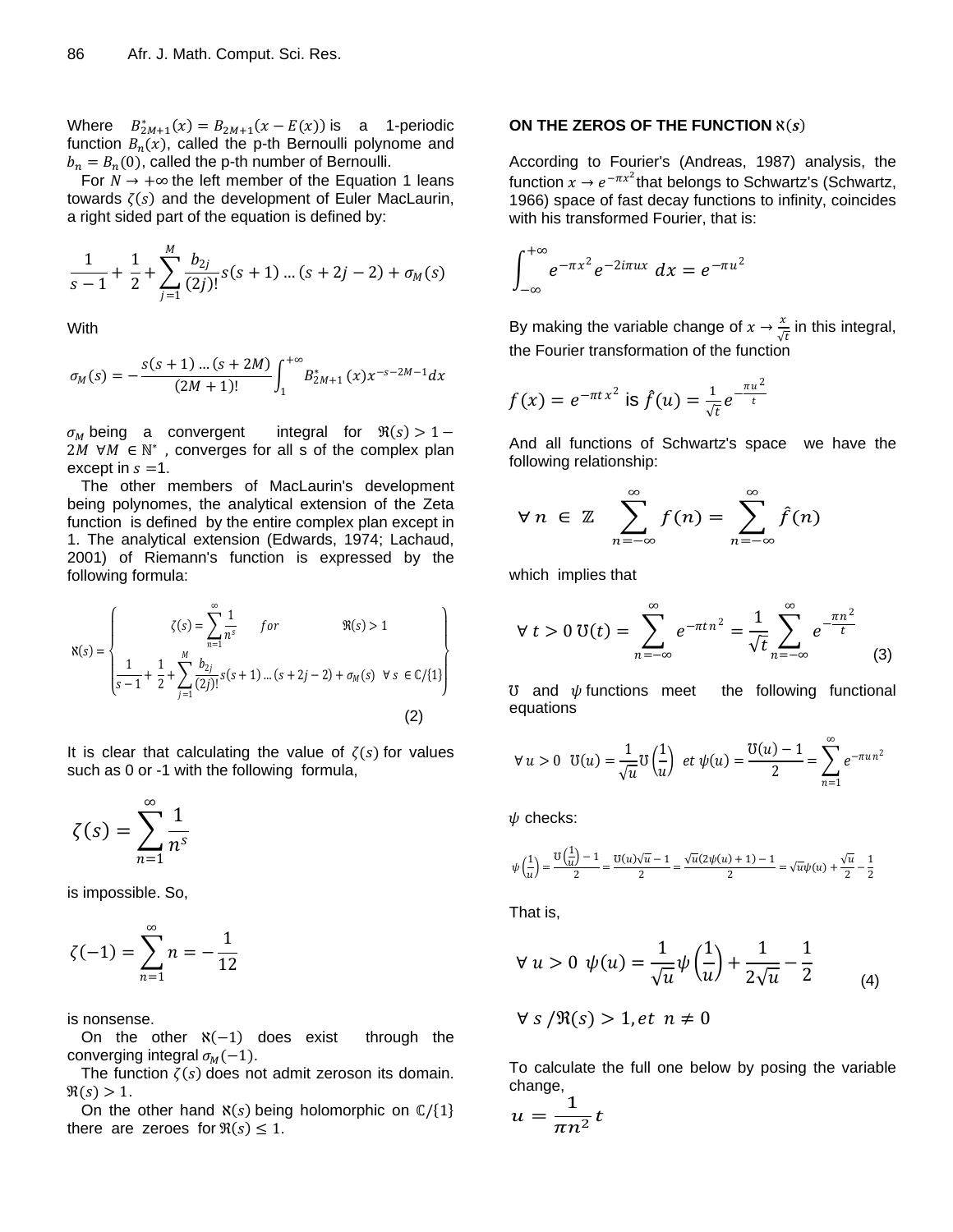$$
I_n = \int_0^\infty u^{\frac{s}{2}-1} e^{-\pi n^2 u} du = \int_0^\infty \frac{\pi n^2}{(\pi n^2)^{\frac{s}{2}+1}} t^{\frac{s}{2}-1} e^{-t} dt
$$

$$
= \frac{1}{\pi^{s/2}} \frac{1}{n^s} \int_0^\infty t^{\frac{s}{2}-1} e^{-t} dt
$$

$$
I_n = \frac{1}{\pi^{s/2}} \frac{1}{n^s} \Gamma\left(\frac{s}{2}\right)
$$

By summing n, we obtain:

$$
\sum_{n=1}^{n=\infty} I_n = \sum_{n=1}^{\infty} \int_0^{\infty} u^{\frac{s}{2}-1} e^{-\pi n^2 u} du = \sum_{n=1}^{\infty} \frac{1}{\pi^{s/2}} \frac{1}{n^s} \Gamma\left(\frac{s}{2}\right)
$$

The inversion between infinite summation and integration is justified by the convergence properties of the function  $e^{-\pi n^2 u}$  . So we obtain:

$$
\int_0^{\infty} u^{\frac{s}{2}-1} \sum_{n=1}^{\infty} e^{-\pi n^2 u} du = \pi^{-\frac{s}{2}} \Gamma\left(\frac{s}{2}\right) \sum_{n=1}^{\infty} \frac{1}{n^s} = \pi^{-\frac{s}{2}} \Gamma\left(\frac{s}{2}\right) \zeta(s)
$$

That is,

$$
\int_0^\infty u^{\frac{s}{2}-1} \psi(u) du = \pi^{-\frac{s}{2}} \Gamma\left(\frac{s}{2}\right) \zeta(s) \tag{5}
$$

With ζ(s) is the function of Riemann for  $\, \Re(s) > 1 \,$ 

The integral 5 is developed on the intervals,  $[0;1]$  U  $[1; +\infty]$ . We have:

$$
\pi^{-\frac{s}{2}}\Gamma\left(\frac{s}{2}\right)\zeta(s) = \int_0^\infty u^{\frac{s}{2}-1}\psi(u)\,du = \int_0^1 u^{\frac{s}{2}-1}\psi(u)\,du + \int_1^\infty u^{\frac{s}{2}-1}\psi(u)\,du
$$

as

$$
\psi(u) = \frac{1}{\sqrt{u}}\psi\left(\frac{1}{u}\right) + \frac{1}{2\sqrt{u}} - \frac{1}{2}
$$

So on the interval  $[0; 1]$  we can write:

$$
\int_0^1 u^{\frac{s}{2}-1} \psi(u) du = \int_0^1 u^{\frac{s}{2}-1} \left( \frac{1}{\sqrt{u}} \psi \left( \frac{1}{u} \right) + \frac{1}{2\sqrt{u}} - \frac{1}{2} \right) du
$$

By placing  $u=\frac{1}{u}$  $\frac{1}{v}$  in the first part of the integral we have:

$$
\int_0^1 u^{\frac{s}{2}-1} \psi(u) du = - \int_{\infty}^1 v^{\frac{-s}{2}+1} \left( v^{\frac{1}{2}} \psi(v) \right) \frac{1}{v^2} dv + \int_0^1 u^{\frac{s}{2}-1} \left( -\frac{1}{2} + \frac{1}{2\sqrt{u}} \right) du
$$

$$
\int_0^1 u^{\frac{s}{2}-1} \psi(u) du = \int_1^\infty \psi(v) v^{\frac{-s}{2}+1-2+\frac{1}{2}} dv - \frac{u^{\frac{s}{2}}}{2\left(\frac{s}{2}\right)} \bigg|_0^1 + \frac{u^{\frac{s}{2}-\frac{1}{2}}}{2\left(\frac{s-1}{2}\right)} \bigg|_0^1
$$

$$
\int_0^1 u^{\frac{s}{2}-1} \psi(u) du = \int_1^\infty \psi(u) u^{\frac{-s}{2}-\frac{1}{2}} du - \frac{1}{s} + \frac{1}{s-1}
$$

Therefore

$$
\pi^{-\frac{s}{2}}\Gamma\left(\frac{s}{2}\right)\zeta(s) = \int_{1}^{\infty} \left(u^{\frac{s}{2}-1} + u^{\frac{-s-1}{2}}\right)\psi(u)du - \frac{1}{s} - \frac{1}{1-s}
$$
\n(6)

This integral is converging for any complex except 0 and 1.  $\zeta(s)$  function is defined by continuity on  $\mathbb{C}/\{0, 1\}$ 

as

$$
\frac{1}{s} + \frac{1}{1-s} = \frac{1}{s(1-s)}
$$

by multiplying Equation 6 by  $s(s - 1)$  we have:

$$
\pi^{-\frac{s}{2}}\Gamma\left(\frac{s}{2}\right)\zeta(s)s(s-1) = s(s-1)\int_{1}^{\infty} \left(u^{\frac{s}{2}-1} + u^{\frac{-s-1}{2}}\right)\psi(u)du + 1
$$

therefore we use the term  $\aleph(s)$  instead of  $\zeta(s)$  and define:

$$
\beth(s) = \pi^{-\frac{s}{2}} \Gamma\left(\frac{s}{2}\right) \aleph(s) s(s-1) = s(s-1) \int_{1}^{\infty} \left(u^{\frac{s}{2}-1} + u^{\frac{-s-1}{2}}\right) \psi(u) du + 1
$$

as

$$
\frac{s}{2}\Gamma\left(\frac{s}{2}\right) = \Gamma\left(\frac{s}{2} + 1\right)
$$

Then,

$$
\beth(s) = 2\pi^{-\frac{s}{2}} \Gamma\left(\frac{s}{2} + 1\right) \aleph(s) (s - 1) = s(s - 1) \int_{1}^{\infty} \left(u^{\frac{s}{2} - 1} + u^{\frac{-s - 1}{2}}\right) \psi(u) du + 1
$$
\n(7)

This integral is defined  $\forall s \in \mathbb{C}$  thanks to the rapid decay property of the  $\psi$  function to infinity. It can be said that  $\exists(s)$  is holomorphic in  $\mathbb{C}$ .

So, 
$$
\beth(s) = \Phi(s) \aleph(s)
$$
, with meromorphic  
\n
$$
\Phi(s) = 2\pi^{-\frac{s}{2}} \Gamma\left(\frac{s}{2} + 1\right) (s - 1) \text{ and } \heartsuit(s)
$$
 is

$$
\frac{\varphi(s) - 2\pi^{-2} \Gamma(\gamma^{-1}) \Gamma(s)}{\text{holomorphic, then } \aleph(s) \text{ is meromorphic.}}
$$

On the other hand,  $\exists (s) = \exists (1 - s)$  is a functional relationship between  $\aleph(s)$  and  $\aleph(1 - s)$ :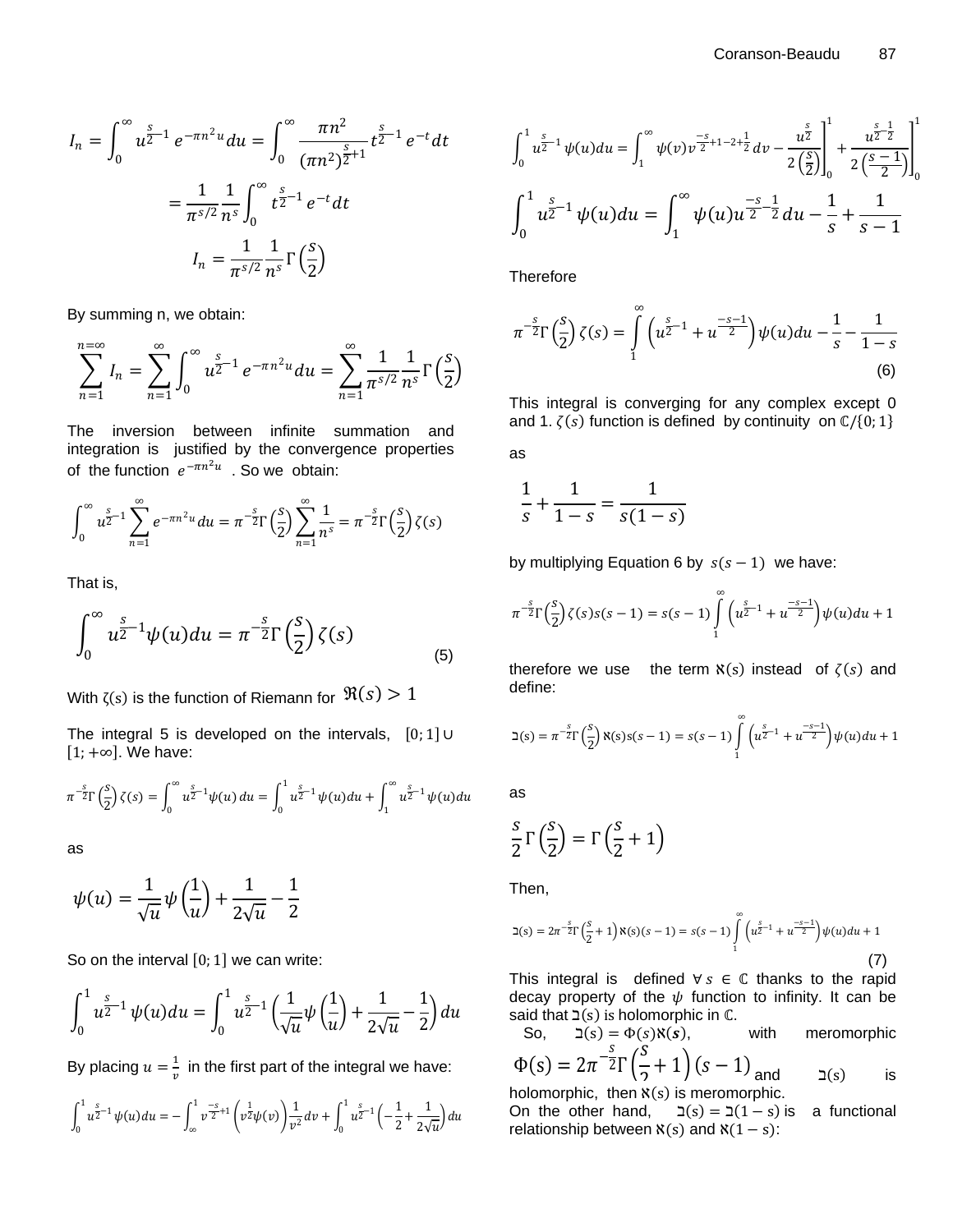$$
\pi^{-\frac{s}{2}}\Gamma\left(\frac{s}{2}\right)\aleph(s)s(s-1)=\pi^{-\frac{1-s}{2}}\Gamma\left(\frac{1-s}{2}\right)\aleph(1-s)s(s-1)
$$

That is,

$$
\Gamma\left(\frac{s}{2}\right) \aleph(s) = \pi^{s-\frac{1}{2}} \Gamma\left(\frac{1-s}{2}\right) \aleph(1-s) \tag{8}
$$

 $The function 1 is written on  $C$$ 

$$
\beth(s) = s(s-1) \int_{1}^{\infty} \left( u^{\frac{s-\frac{1}{2}}{2}} + u^{\frac{s-\frac{1}{2}}{2}} \right) u^{\frac{3}{4}} \psi(u) du + 1
$$

That is,

$$
\beth(s) = 2 \int_1^\infty s(s-1) u^{-\frac{3}{4}} \psi(u) \cosh\left[\left(s-\frac{1}{2}\right) \frac{\ln(u)}{2}\right] du + 1
$$
\n(9)

verify that,

 $\Box(s) = \Box(1 - s)$  and  $\Box(0) = \Box(1 - 0) = 1$ 

#### **The trivial zeroes**

$$
\beth(s) = 2\pi^{-\frac{s}{2}} \Gamma\left(\frac{s}{2} + 1\right) \aleph(s) (s - 1) \implies \aleph(s) = \frac{1}{\Gamma\left(\frac{s}{2} + 1\right)} \frac{\pi^{\frac{s}{2}}}{2(s - 1)} \beth(s)
$$

The function  $\frac{1}{\Gamma(\frac{5}{2}+1)}$  included as zeroes  $\frac{s}{2}$  $\frac{s}{2}+1=-k, k \in$ N ;  $s = -2(k + 1)$ . On  $\mathbb{C}/\{1\}$  $\frac{s}{\pi^2}$  $\frac{n^2}{2(s-1)}$   $\gimel(s)$  function is holomorphic.

Therefore, the function  $x(s)$  included the same trivial zeroes as the zeroes of function  $\frac{1}{\Gamma(\frac{S}{2}+1)}$ 

 $s = -2(1 + k)$ ,  $k \in \mathbb{N}$  which are whole negative pairs.

#### **Non-trivial zeroes**

If there are non-trivial zeroes in the complex plan for this function ,

We expressed them as  $z_k = a_k + ib_k$   $k \in \mathbb{N}$  and these are the same zeroes as the function  $\aleph(s)$ . Note  $\mathfrak{R}(.)$  the real part and  $\mathfrak{I}(.)$  the imaginary part.

These zeroes check the next relationship for the function.

$$
\beth(z_k) = 0 \Leftrightarrow \begin{cases} \Re(\beth(z_k)) = 0 \\ \Im(\beth(z_k)) = 0 \end{cases} \forall k \in \mathbb{N}
$$
\n(10)

By writing the real and imaginary part of the integral 9

for 
$$
s = z_k
$$
 we obtain:  
\n
$$
\begin{cases}\n2 \int_1^{\infty} u^{-\frac{3}{4}} \psi(u) \Re \left[ z_k (z_k - 1) \cosh \left[ \left( z_k - \frac{1}{2} \right) \frac{\ln(\vec{u})}{2} \right] \right] du + 1 = 0 \\
2 \int_1^{\infty} u^{-\frac{3}{4}} \psi(u) \Im \left[ z_k (z_k - 1) \cosh \left[ \left( z_k - \frac{1}{2} \right) \frac{\ln(\vec{u})}{2} \right] \right] du = 0 \\
\end{cases}
$$
\n(11)

We seek to identify complex  $z_k$  values that verify the Equation 11 as,

$$
z_k(z_k-1) = (a_k + ib_k)(a_k - 1 + ib_k) = a_k(a_k - 1) - b_k^2 + ib_k(2a_k - 1)
$$

and,

$$
\cosh\left[\left(z_k - \frac{1}{2}\right)^{\frac{\ln(u)}{2}}\right] = \cosh\left[\left(a_k - \frac{1}{2} + ib_k\right)^{\frac{\ln(u)}{2}}\right]
$$
\n
$$
= \cosh\left[\left(a_k - \frac{1}{2}\right)^{\frac{\ln(u)}{2}}\right] \cos\left(b_k \frac{\ln(u)}{2}\right) + \sinh\left[\left(a_k - \frac{1}{2}\right)^{\frac{\ln(u)}{2}}\right] \sin\left(b_k \frac{\ln(u)}{2}\right)
$$
\nWe note  $R(a_k, b_k, u)$  the real part of the product\n
$$
z_k(z_k - 1)\cosh\left[\left(z_k - \frac{1}{2}\right)^{\frac{\ln(u)}{2}}\right]
$$
\nAnd  $I(a_k, b_k, u)$  the imaginary part of the product\n
$$
z_k(z_k - 1)\cosh\left[\left(z_k - \frac{1}{2}\right)^{\frac{\ln(u)}{2}}\right]
$$
\nWe have got:

$$
R(a_k, b_k, u) = (a_k(a_k - 1) - b_k^2)\cosh\left[\left(a_k - \frac{1}{2}\right) \frac{\ln(\bar{u})}{2}\right] \cos\left(b_k \frac{\ln(u)}{2}\right)
$$

$$
-b_k(2a_k - 1)\sinh\left[\left(a_k - \frac{1}{2}\right) \frac{\ln(\bar{u})}{2}\right] \sin\left(b_k \frac{\ln(u)}{2}\right)
$$

From this expression, we obtain, because of property of Acos  $b_k \frac{\ln(u)}{2}$  $\left[\frac{(u)}{2}\right]$  +  $B\sinh\left[b_k\frac{\ln(u)}{2}\right]$  $\frac{\left(u\right)}{2}$ ,

$$
R(a_k, b_k, u) = \sqrt{A^2 + B^2} \sin \left[b_k \frac{\ln(u)}{2} + \frac{\pi}{2} Sign(A) - \arctan\left(\frac{B}{A}\right)\right]
$$
\n(12)

With  
\n
$$
A = (a_k(a_k - 1) - b_k^2)\cosh\left[\left(a_k - \frac{1}{2}\right)\frac{\ln(\bar{w})}{2}\right]
$$
\nand 
$$
B = -b_k(2a_k - 1)\sinh\left[\left(a_k - \frac{1}{2}\right)\frac{\ln(\bar{w})}{2}\right]
$$

We also have:

$$
I(a_{k}, b_{k}, u) = (a_{k}(a_{k} - 1) - b_{k}^{2})sinh\left[\left(a_{k} - \frac{1}{2}\right) \frac{\ln(\bar{u})}{2}\right]sin\left(b_{k} \frac{\ln(u)}{2}\right) + b_{k}(2a_{k} - 1)cosh\left[\left(a_{k} - \frac{1}{2}\right) \frac{\ln(\bar{u})}{2}\right]cos\left(b_{k} \frac{\ln(u)}{2}\right) I(a_{k}, b_{k}, u) = \sqrt{U^{2} + V^{2}}sin\left(b_{k} \frac{\ln(u)}{2} + \frac{\pi}{2}Sign(U) - arctan\left(\frac{V}{U}\right)\right)
$$
(13)  
With  $U = b_{k}(2a_{k} - 1)cosh\left[\left(a_{k} - \frac{1}{2}\right) \frac{\ln(u)}{2}\right]$  and  $V = (a_{k}(a_{k} - 1) - b_{k}^{2})sinh\left[\left(a_{k} - \frac{1}{2}\right) \frac{\ln(u)}{2}\right]$ 

For the imaginary part of the integral of the equation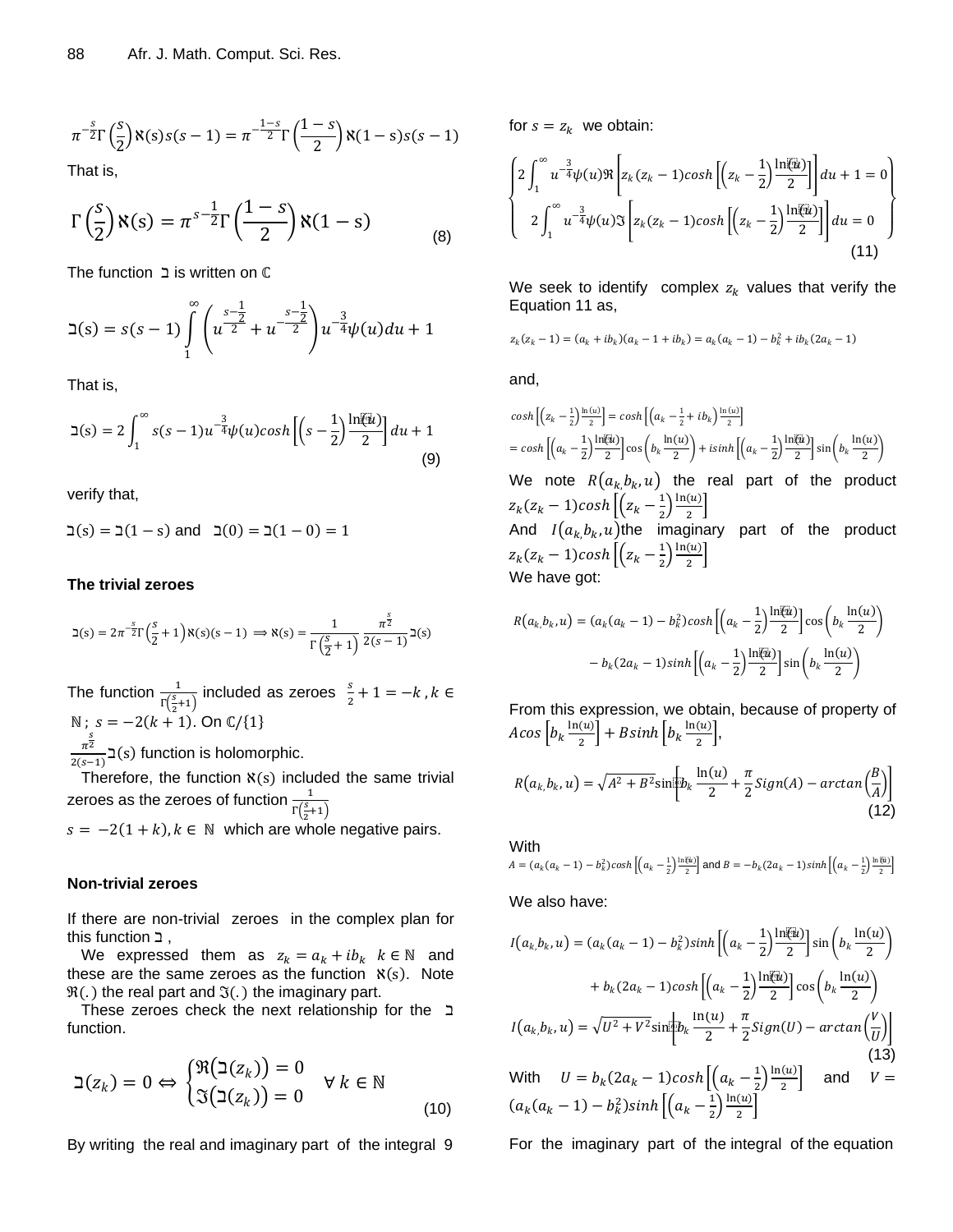system 11 we have:

$$
2\int_1^\infty u^{-\frac{3}{4}}\psi(u)\Im\left[z_k(z_k-1)cosh\left[\left(z_k-\frac{1}{2}\right)\frac{\ln(i\omega)}{2}\right]\right]du=0
$$

That is,

$$
2\int_{1}^{\infty}u^{-\frac{3}{4}}\psi(u)I(a_{k,}b_{k},u)du=0
$$
\n(14)

Are there couples  $(a_k, b_k)$  such as Equation 14 equals zero?

Because of the convergence characteristics of the integral, we have the following property:

$$
-\int_1^{\infty} u^{-\frac{3}{4}} \psi(u) |I(a_k, b_k, u)| du \leq \int_1^{\infty} u^{-\frac{3}{4}} \psi(u) I(a_k, b_k, u) du \leq \int_1^{\infty} u^{-\frac{3}{4}} \psi(u) |I(a_k, b_k, u)| du
$$

That is,

$$
-\int_{1}^{\infty} u^{-\frac{3}{4}} \psi(u) \sqrt{U^2 + V^2} \, du \le \int_{1}^{\infty} u^{-\frac{3}{4}} \psi(u) I(a_k, b_k, u) \, du \le \int_{1}^{\infty} u^{-\frac{3}{4}} \psi(u) \sqrt{U^2 + V^2} \, du
$$

Applying the properties of the full continuous and positive function, and the squeeze theorem,

we have:

$$
\int_1^\infty u^{-\frac{3}{4}} \psi(u) \sqrt{U^2 + V^2} \, du = 0 \Longrightarrow \sqrt{U^2 + V^2} = 0 \Leftrightarrow \begin{cases} U = 0 \\ V = 0 \end{cases} \forall u \ge 1
$$

The existence of the couples  $\left( a_{k},b_{k}\right)$  such as:

$$
\begin{cases}\nU = 0 \Leftrightarrow a_k = \frac{1}{2} \text{ ou } b_k = 0 \\
V = 0 \Leftrightarrow a_k = \frac{1}{2} \text{ ou } a_k (a_k - 1) - b_k^2 = 0\n\end{cases}
$$

The system is reduced to three pairs of solutions:

$$
\begin{cases} a_k = \frac{1}{2} \text{ or } \begin{cases} a_k = 1 \\ b_k = 0 \end{cases} \text{ or } \begin{cases} a_k = 0 \\ b_k = 0 \end{cases}
$$

We're checking that:

 $z_0 = (0, 0)$  ou  $z_1 = (1, 0)$  are des trivial solutions  $\Im(0) = \Im(1) = 0$  because  $\zeta(0) = \zeta(1) = 1$ 

And  $\begin{cases} a_k = \frac{1}{2} \end{cases}$  $b_k \in \mathbb{R}$  are non-trivial zeroes. As a result, we have shown that there are non-trivial zeroes on the critical axis  $\Re(s) = \frac{1}{3}$  $\frac{1}{2}$ .

The imaginary part  $b_k$  of these zeroes is identified using the first integral of the equation system 11 expressed:

$$
2\int_{1}^{\infty}u^{-\frac{3}{4}}\psi(u)R(a_{k,}b_{k},u)du+1=0
$$
\n(15)

That is,

$$
2\int_1^\infty u^{-\frac{3}{4}}\psi(u)\sqrt{A^2+B^2}\text{sin}\bigg[b_k\frac{\ln(u)}{2}+\frac{\pi}{2}Sign(A)-\arctan\bigg(\frac{B}{A}\bigg)\bigg]\,du+1=0
$$

Taking into consideration the result found for the imaginary part of the integral, the following couples:

$$
\begin{cases} a_k = \frac{1}{2} \\ b_k \in \mathbb{R} \end{cases}
$$

We've got:

$$
\begin{cases}\nA = (a_k(a_k - 1) - b_k^2)\cosh\left[\left(a_k - \frac{1}{2}\right)\frac{\ln(k)}{2}\right] = -\frac{1}{4} - b_k^2 \\
B = b_k(2a_k - 1)\sinh\left[\left(a_k - \frac{1}{2}\right)\frac{\ln(k)}{2}\right] = 0\n\end{cases}
$$

Therefore the Equation 15 is written:

$$
2\int_{1}^{\infty} u^{-\frac{3}{4}} \psi(u) \left(\frac{1}{4} + b_k^2\right) \cos\left(b_k \frac{\ln(u)}{2}\right) du = 1
$$
\n(16)

and  $b_k$  is a solution of the Equation 16. So there is an infinity of zeroes on the critical axis of the  $\Re(s) = 1/2$ for  $z_k = \frac{1}{2}$  $rac{1}{2} + ib_k$ 

We show that these zeroes are all on the critical axis Assumptions: *Suppose there are zeroes outside the critical axis and in the critical band.*

These zeros are written from the existing zeros on the critical line: with  $y_k = z_k + \epsilon e^{i\theta}$ 

$$
0 < \varepsilon < \frac{1}{2}
$$

We know that all  $\overline{z_k} = 1 - z_k$  because  $\Re(z_k) =$  $\mathbf{1}$  $\overline{\mathbf{c}}$  $k \in \mathbb{N}$ 

 $\mathcal{I}(z)$  is holomorph in  $\mathbb{C}$ , thus being an entire function. Weierstrass's factorization theorem (Patterson, 1995; Vento, 2003) states that any entire function can be represented by an infinite polynomial product with its zeroes. There is  $g$  holomorph in  $\mathbb C$  that does not cancel in  $z_k$  and  $\overline{z_k}$  such as:

$$
\beth(z) = \prod_{k=1}^{\infty} \left(1 - \frac{z}{z_k}\right) \left(1 - \frac{z}{\overline{z_k}}\right) g\big(z(1-z)\big) = \prod_{k=1}^{\infty} \left(1 - \frac{z}{|z_k|^2} (1-z)\right) g\big(z(1-z)\big) \tag{17}
$$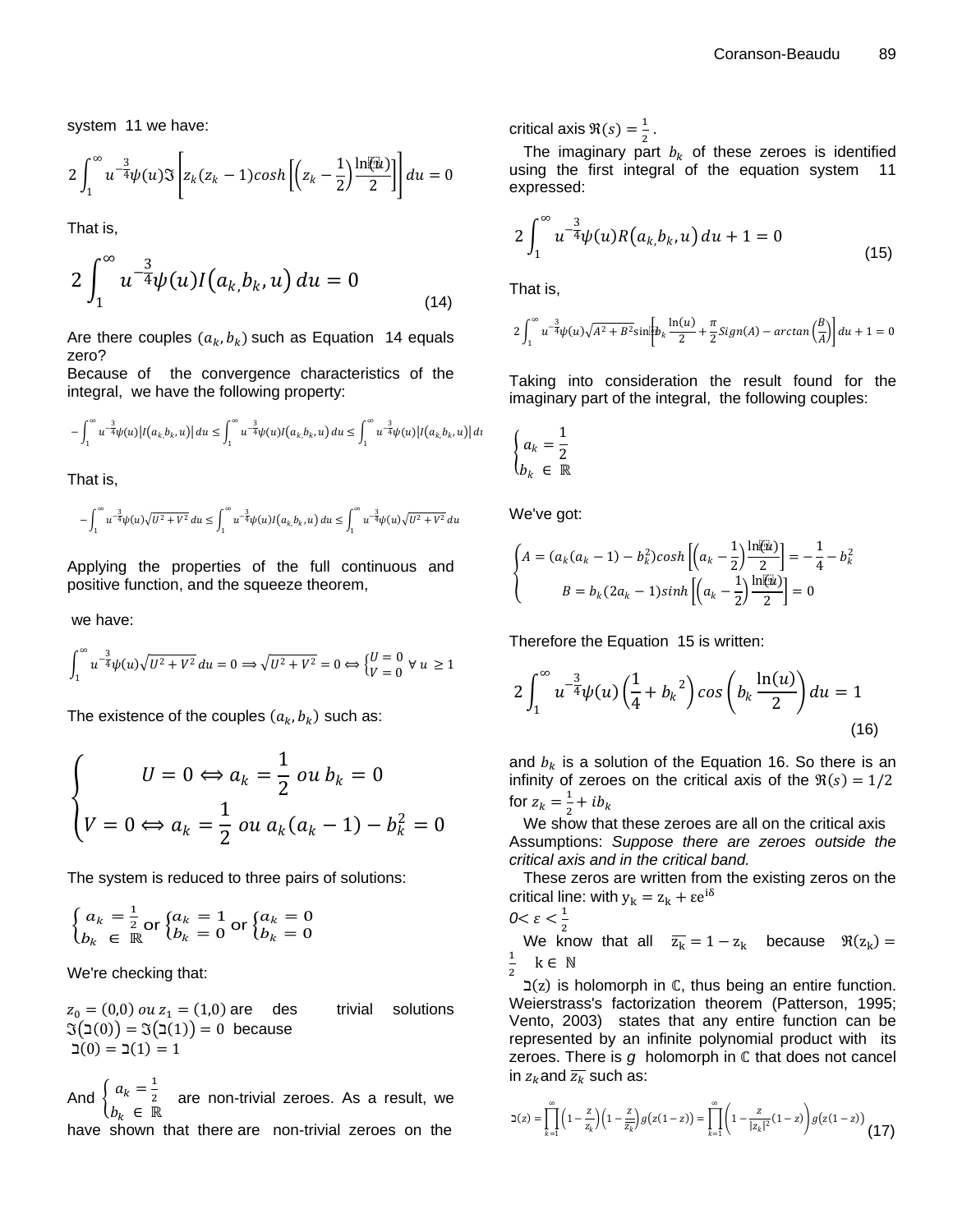We check that the  $z_k$  and  $\overline{z_k}$  are zeros of,  $\mathfrak{I}(z)$ , the function verifies

$$
\mathfrak{2}(1-z) = \mathfrak{2}(z)
$$

$$
\overline{\mathfrak{2}(z)} = \mathfrak{2}(\overline{z})
$$

Suppose that  $y_k = z_k + \varepsilon_k e^{i\delta_k}$  and  $\overline{y_k} = \overline{z_k} + \varepsilon_k e^{-\overline{z_k}}$ are also zeros of  $\exists (z)$ , so we have:

$$
\mathsf{d}(z) = \mathsf{d}_{z_k}(z) \prod_{k=1}^{\infty} \left( 1 - \frac{z}{|y_k|^2} (y_k + \overline{y_k} - z) \right) g^*(z(1-z)) \tag{18}
$$

with

$$
\beth_{z_k}(z) = \prod_{k=1}^{\infty} \left(1 - \frac{z}{|z_k|^2} (1 - z)\right)
$$

And  $g^*$  is holomorphic and does not cancel out for  $y_k$ ,  $z_k$ , and their conjugates.

$$
\mathfrak{I}(1-z) = \mathfrak{I}_{z_k}(1-z) \prod_{k=1}^{\infty} \left( 1 - \frac{(1-z)}{|y_k|^2} \left( y_k + \overline{y_k} - (1-z) \right) \right) g^*(z(1-z))
$$

As 
$$
\beth_{z_k}(1-z) = \beth_{z_k}(z)
$$
 then:  
\n $\beth(1-z) = \beth_{z_k}(z) \prod_{k=1}^{\infty} \left(1 - \frac{y_k + \overline{y_k} - 1}{|y_k|^2} - \frac{z}{|y_k|^2}(1 - y_k - \overline{y_k} + 1 - z)\right) g^*(z(1-z))$   
\nAnd  $\beth(1-z) = \beth(z) \Leftrightarrow y_k + \overline{y_k} - 1 = 0$ 

So  $z_k + \varepsilon_k e^{i\delta_k} + \overline{z_k} + \varepsilon_k e^{-i\delta_k} - 1 = 0$  that is,  $\varepsilon_k e^{i\delta_k} + \varepsilon_k e^{-i\delta_k} = 0$ 

Which is impossible since  $\varepsilon_k \neq 0$ 

Therefore the hypothesis of zeros outside the critical axis leads to a contradiction in relation to the symmetries of function  $\Sigma(X)$  in the critical band.

There are no zeroes outside the axis  $\Re(z_k) = 1/2$ .

#### **Conclusion**

We have demonstrated:

 $(i)$  that the holomorphic function  $\exists (s)$  had the same zeros as the function  $\aleph(s)$  which is an analytical extension of Riemann's  $\zeta(s)$  function because  $\aleph(s)$  =

$$
\frac{1}{\Gamma\left(\frac{s}{2}+1\right)}\frac{\pi^{\frac{s}{2}}}{2(s-1)}\beth\left(s\right).
$$

This result well known by the mathematical world, served us to find a holomorphic function simpler to exploit at the roots.

(ii) using the squeeze theorem on the integral form of the Riemann function, we show that there are a pairs  $(a_k, b_k)$  that are zeros of the Riemann function and these zeros are on the line  $s=\frac{1}{s}$  $rac{1}{2} + it$ 

(iii) as [Hadamard](https://fr.wikipedia.org/wiki/Jacques_Hadamard) (1896) Charles-Jean (1916) have each proved that no zero of the analytical extension of the Zeta function could be found on the line  $Re(s) = 1$ , and therefore that all non-trivial zeroes must be in the interior of the critical band.

(iv) we have been hypothesis that if there were zeros,  $y_k = z_k + \varepsilon_k e^{i\delta_k}$ , in the critical band, with  $0 < \varepsilon_k < \frac{1}{2}$  $\frac{1}{2}$ , then this hypothesis leads to a contradiction. We used the Weierstrass's factorization theorem of holomorphic functions for  $\exists(s)$ , and applying functional relationship of symmetry,  $\mathfrak{I}(1-z) = \mathfrak{I}(z)$ , to demonstrate contradiction. Therefore, all non-trivial zeroes of  $\Box$  are non-trivial zeroes of the analytical extension of the function  $\zeta$  and have a real part  $\frac{1}{2}$ .These zeroes, noted  $z_k = a_k + ib_k$  check the equation systems below: 2(1 − z) = (z) and other one can be the set of the chiral control and control and control and control and control and control and control and control and control and control and control and control and control and contr

$$
\forall k \in \mathbb{Z} \left\{ b_k \in \mathbb{R} / 2 \left( \frac{1}{4} + b_k^2 \right) \int_1^{\infty} u^{-\frac{3}{4}} \psi(u) \cos \left[ b_k \frac{\ln(u)}{2} \right] du = 1 \right. \tag{19}
$$

#### **A simple digital example**

A numerical integration by Rombert's method with order precision 5 and 20 iterations, we find the results of the complete system 16 with an error of  $10^{-6}$ .

$$
b1 = 14.13472b2 = 21.02203b3 = 25.01085b4 = 30.42487b5 = 32.93506
$$

#### **CONFLICT OF INTERESTS**

The author has not declared any conflict of interests.

#### **REFERENCES**

- Andreas S (1987). Reimann's second proof of the analytic continuation of the Riemann zeta function, Holden-day Inc.
- Charles-Jean de La VP ((1916), On the zeros of the Riemann's zeta fucntion, Comptes rendus de l'Académie des Sciences Paris 163:418-421.
- Edwards HM (1974). Reimann's Zeta Function, Academic Press, New York, London.
- Hadamard J (1896). Sur la distribution des zeros de la fonction Zetaet ses conséquences arithmétiques. Bulletin de la Societé mathematique de France 24:199-220
- Havil J (2003). [Gamma: Exploring Euler's Constant.](https://www.amazon.com/exec/obidos/ASIN/0691099839/ref=nosim/ericstreasuretro) Princeton, NJ: Princeton University Press pp. 85-86,
- Lachaud G (2001). L'hypothèse de Riemann. La Recherche-Paris pp. 24-30.
- Patterson SJ (1995). An introduction to the theory of the Riemann